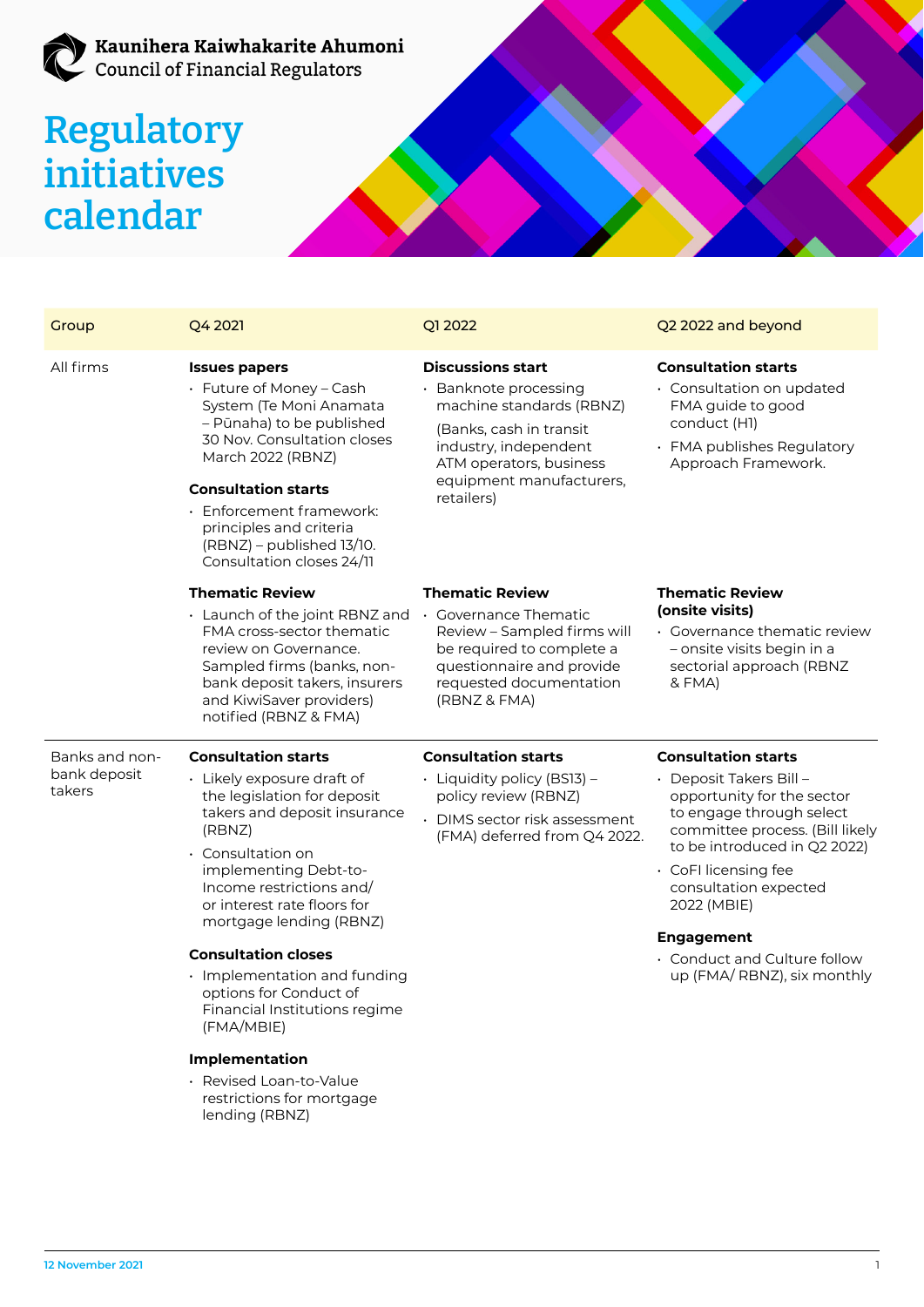



| Group                                                       | Q4 2021                                                                                                                                                                                                                                                                   | Q1 2022                                                                                      | Q2 2022 and beyond                                                                                                                                                                                                           |
|-------------------------------------------------------------|---------------------------------------------------------------------------------------------------------------------------------------------------------------------------------------------------------------------------------------------------------------------------|----------------------------------------------------------------------------------------------|------------------------------------------------------------------------------------------------------------------------------------------------------------------------------------------------------------------------------|
| <b>Banks</b>                                                | <b>Consultation starts</b><br>• Consultation on Standardised<br>Measurement Approach for<br>Operational Risk (Q4 2021 or<br>H1 2022) (RBNZ)<br>• Consultation on changes<br>to Connected Exposures<br>(BS8) (RBNZ)<br>Branch policy review (RBNZ)<br>$-$ published 20/10. | Commencement<br>· New disclosure requirements<br>for 'perpetual preference<br>shares' (MBIE) | <b>Consultation starts</b><br>• Consultation on the<br>operational framework for<br>the countercyclical capital<br>buffer (RBNZ)<br><b>Supervisory engagement</b><br>· Regulatory returns for DI due<br>September 2022 (FMA) |
| <b>Insurers</b>                                             | <b>Consultation starts</b><br>$\cdot$ Implementation and funding<br>options for Conduct of<br>Financial Institutions regime<br>(October) (MBIE/FMA)<br>· Solvency Standard feedback<br>statement, incorporating<br>quantitative impact study<br>results (RBNZ)            | <b>Consultation starts</b><br>· IPSA review – enforcement                                    | <b>Consultation starts</b><br>· IPSA review - key officers,                                                                                                                                                                  |
|                                                             |                                                                                                                                                                                                                                                                           | regimes and distress<br>management (RBNZ)                                                    | governance and disclosure<br>(RBNZ)                                                                                                                                                                                          |
|                                                             |                                                                                                                                                                                                                                                                           | Exposure draft of Insurance<br>Contract Law legislation<br>(MBIE)                            | · CoFI licensing fee<br>consultation expected<br>2022 (MBIE)                                                                                                                                                                 |
|                                                             |                                                                                                                                                                                                                                                                           | Legislation                                                                                  | <b>Engagement</b>                                                                                                                                                                                                            |
|                                                             |                                                                                                                                                                                                                                                                           | $\cdot$ A bill modernising the EQC<br>Act to be introduced early<br>2022 (Treasury)          | . Conduct and Culture follow<br>up (FMA/RBNZ), six monthly.                                                                                                                                                                  |
| Managed<br>investment<br>schemes/<br>KiwiSaver<br>providers | Commencement                                                                                                                                                                                                                                                              | <b>Implementation</b>                                                                        | <b>Consultation</b>                                                                                                                                                                                                          |
|                                                             | $\cdot$ Arrangements for new<br>KiwiSaver default providers -<br>1 December (MBIE)                                                                                                                                                                                        | · KiwiSaver default provider<br>transition ongoing (MBIE/<br>FMA)                            | • Consultation on exemption<br>proposals for Managed<br>Funds Loan Disclosure<br>Requirements (FMA)                                                                                                                          |
|                                                             | · KiwiSaver default provider<br>transition (MBIE/FMA)<br>· MIS Value for Money<br>assessment (FMA) - and<br>on-going<br>• Thematic review of<br>Integrated Financial System<br>labelling of KiwiSaver and<br>MIS (FMA)                                                    | <b>Supervisory engagement</b><br>• DIMS Sector Risk Assessment                               | <b>Supervisory engagement</b><br>· Reg returns MIS/DIMS due<br>Sep 2022 (FMA)                                                                                                                                                |
|                                                             |                                                                                                                                                                                                                                                                           | (FMA)<br>• MIS liquidity survey follow up                                                    |                                                                                                                                                                                                                              |
|                                                             |                                                                                                                                                                                                                                                                           | (scope and timing TBC)                                                                       |                                                                                                                                                                                                                              |
|                                                             |                                                                                                                                                                                                                                                                           | $\cdot$ Consultation on DIMS<br>Variation Standard Condition<br>$2.$ (FMA)                   |                                                                                                                                                                                                                              |
|                                                             |                                                                                                                                                                                                                                                                           | • MIS Sector Risk Assessment<br>Report (FMA)                                                 |                                                                                                                                                                                                                              |
| <b>Financial Advice</b><br>Providers                        | <b>Guidance</b>                                                                                                                                                                                                                                                           | <b>Implementation</b>                                                                        | <b>Consultation</b>                                                                                                                                                                                                          |
|                                                             | • FAP full licensing seminars<br>continue<br>· Record Keeping guidance                                                                                                                                                                                                    | • Full licensing ongoing<br>throughout the year<br>(closes March 2023)                       | · Consultation on regulatory<br>returns - financial advice<br>providers (mid-2022)                                                                                                                                           |
|                                                             |                                                                                                                                                                                                                                                                           | <b>Supervisory engagement</b>                                                                |                                                                                                                                                                                                                              |
|                                                             |                                                                                                                                                                                                                                                                           | • DIMS Sector Risk Assessment<br>(FMA)                                                       |                                                                                                                                                                                                                              |
| Supervisors                                                 | <b>Implementation</b>                                                                                                                                                                                                                                                     | <b>Implementation</b>                                                                        |                                                                                                                                                                                                                              |
|                                                             | · MIS Value for Money<br>assessment (FMA) - and on-<br>going                                                                                                                                                                                                              | · KiwiSaver default provider<br>transition ongoing (MBIE/<br>FMA)                            |                                                                                                                                                                                                                              |
|                                                             | · KiwiSaver default provider<br>transition (MBIE/FMA)                                                                                                                                                                                                                     | • MIS Sector Risk Assessment<br>(FMA)                                                        |                                                                                                                                                                                                                              |